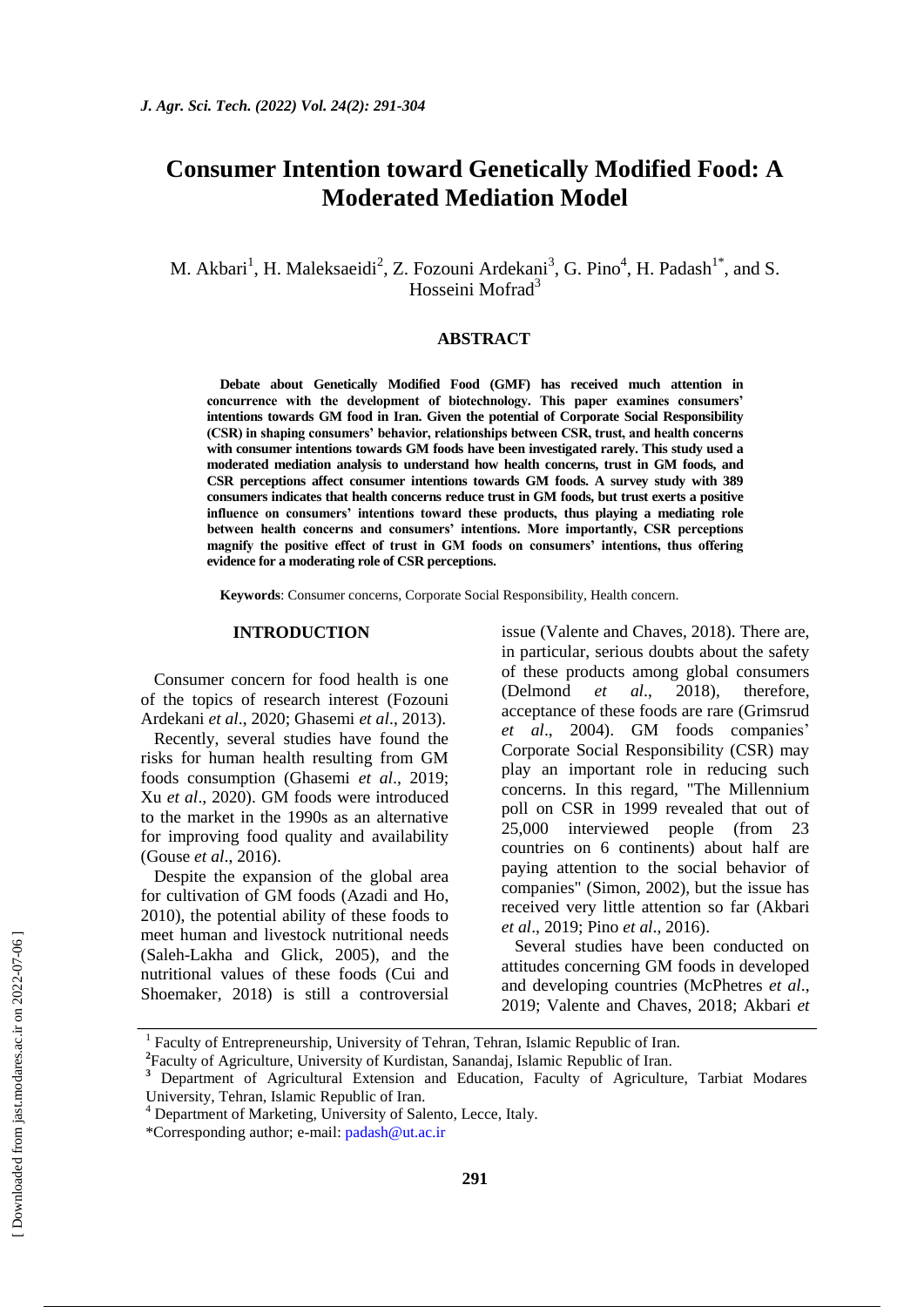*al*., 2019; Ghanian *et al*., 2016; Ghasemi *et al*., 2013, 2019). The present research aimed to examine Iranian consumers' healthrelated concerns about GM foods and their trust in these foods. In particular, the study examined how these two factors affect consumers' intentions toward GM foods and whether their impact is affected by consumers' perceptions of GM foods companies CSR. This research contributes to the theory and practice in different ways. First, to the best of our knowledge, this is the first study on the GM food field that uses a moderated mediation analysis methodology to provide an insight into consumers' intentions toward GM foods. Second, even though there have been some studies on the influence of CSR on consumer behavior (Akbari *et al*., 2019; Loose and Remaud, 2013; Tian *et al*., 2011), empirical researches on the moderating influence of CSR on consumer buying behavior towards GM foods are still few in Iran, thus, the influence of CSR as a potential moderator of the relationship between health concern, trust, and consumers' intentions toward GM foods is considered.

### **Literature Review**

Consumers have different viewpoints about GM foods in different parts of the world (Steur *et al*., 2014). For instance, Delmond *et al*. (2018) found that Russian consumers are unwilling to consume GM foods because they care about the effects of these products on their health and doubt the naturalness of these foods. Lin *et al*. (2019) compared Chinese, Italian, and US consumers' willingness to consume GM animal products and found that, on average, consumers are unwilling to consume GM animal products. Among these three national groups, Italian consumers were less willing to these products. In Iran, Yazdanpanah *et al*. (2016) studied agricultural experts' intention towards GM crops and found that attitude towards GM crops, trust and

perception directly affected intention towards these crops. Whereas, the perceived benefits, perceived risks and knowledge indirectly had effects on intention. In another study in Iran, Mohammadi Ziarati (2011) investigated the intention of consumers to consume transgenic rice. Results of this study showed that more than 50% of people in the urban areas are willing to pay for transgenic rice, while in the rural areas people are not willing to pay for these products.

GM foods have entered the U.S. consumers' food chain without serious resistance, whereas in most EU countries, these products have not been welcomed. The EU allowed its member states to restrict the local production of GM foods (Bongoni, 2016; Pino *et al*., 2016). Some member countries, such as Germany, Austria, Greece, and Luxembourg have prevented the cultivation of GM products, while Poland even limits the marketing of these foods (Bongoni, 2016). In Asia, due to the varied cultures and religious beliefs and high poverty and hunger rates, consumer attitudes concerning these products vary across countries (Teng, 2008).

Due to the rapidly growing world population, decreasing arable land, challenges of conventional breeding, and increasing malnutrition (Cabuk Ozer *et al*., 2009; Dayani and Sabzalian, 2018; Zhang *et al*., 2016), governments should make sensible decisions about production and trade of GM foods (Bongoni, 2016). The aforementioned problems are particularly relevant for developing countries where, in addition to the risk of food insecurity, there is a significant unbalance among production, importation, and utilization of GM foods (Akpalu *et al*., 2018). In this regard, consumers' use of these products is a crucial issue that can significantly influence governments' commercial and economic decisions about these products (Chen and Li, 2007; Giles *et al*., 2015).

"Intentions are the most immediate antecedents of any behavior that is under voluntary control and are assumed to capture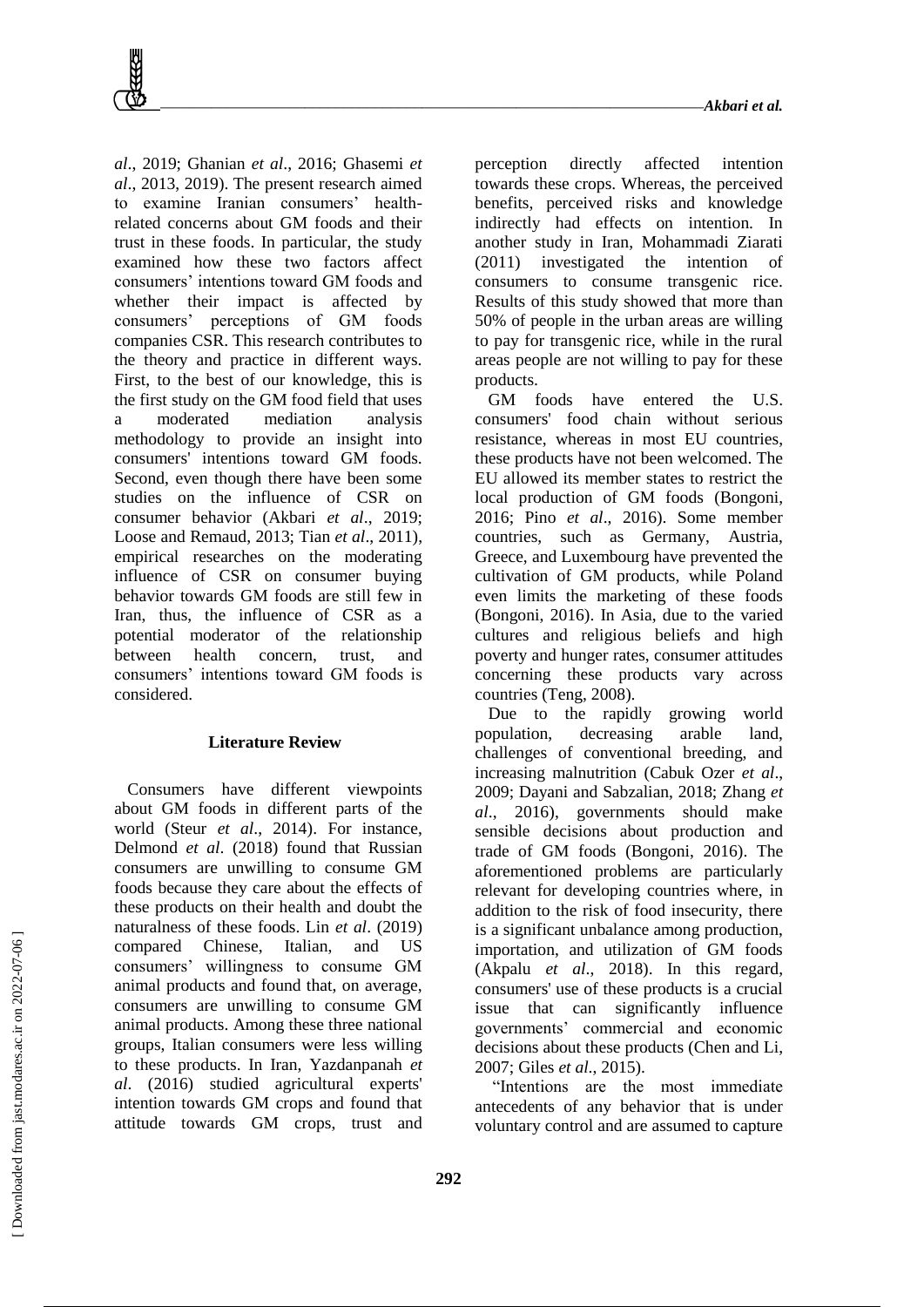the motivational influences on behavior" (Kiriakidis, 2015). An intention reveals one's decision to achieve a given behavior, such as the adoption of a new product (Fishbein and Ajzen, 1975). Intention to adopt GM foods may be significantly influenced by consumers' perception of the possible adverse health effects of these products. Thus, the decision to accept or refuse these products is associated with some uncertainty (Dolling and Peterson, 2007; McFadden and Lusk, 2015).

The uncertainty about GM foods causes concerns about these products' healthiness, which may substantially limit consumers' intention towards these products. For instance, Delmond *et al*. (2018) found that health concerns and negative perceptions of GM foods' naturalness reduce Russian consumers' willingness to consume GM foods. Therefore, we proposed the following:

*Hypothesis 1*: Health concerns negatively influence consumers' intentions concerning GM foods.

Trust may significantly affect food consumption behavior (Ricci *et al*., 2018). In particular, the trust may significantly affect the perceived benefits and risks of GM foods (Amin *et al*., 2014; Prati *et al*., 2012) as well as consumers' attitudes and intentions toward these products. Ricci *et al*. (2018) founded that trust positively influences consumers' intention towards eco-friendly foods. Also, Gutteling *et al*. (2006) showed that Dutch peoples who have higher trust in the governance of GM foods are willing to consume GM foods. Hence, we propose that:

*Hypothesis 2*: Trust positively influences the intention to accept GM foods.

Trust in a target and concerns about it are closely related (Hong and Cha, 2013). Milne and Boza (1999) noted that concerns and trust are intertwined in a strong negative relationship and that both trust and concerns can influence future behaviors. Therefore, trust has a positive influence, and concerns have a negative influence on individuals' behavior. Most existing studies have focused on the influence of trust on consumers' concerns regarding these products (Akbari *et al*., 2019; Ricci *et al*., 2018). However, the opposite effect is also important (Hong and Cha, 2013; Masi *et al*., 2015; Olivero and Lunt, 2004), because a consumer who is concerned about the effects of GM foods on his/her health and family members is unlikely to trust and buy these products . Accordingly, we suggested the following:

*Hypothesis 3*: Health concerns negatively influence trust in GM foods.

Alternatively, regarding the relationship between trust and intention to consume these products (H2) along with the influence of health concerns on trust in GM foods  $(H3)$ , we hypothesize that trust in GM foods can serve as a mediating variable that explains the relationship between health concerns and intention to use these products. Because consumers are concerned about the safety of GM foods (Deng and Hu, 2019; Huang *et al*., 2017; Ricci *et al*., 2018), they tend to trust those who are perceived as responsible or knowledgeable. Therefore, we argue that consumers who perceived GM foods as trusty and healthy to use have greater intentions to consume the foods, and propose the following:

*Hypothesis 4:* Trust mediates the relationship between health concerns and the intention to consume GM foods.

#### **CSR as Moderator of Health Concern-Trust Relationship**

CSR is now on the global agenda and there has been an increasing interest in theorizing CSR (Frynas and Yamahaki, 2016; Uhlig *et al*., 2020). CSR refers to companies' acceptance of responsibilities that go beyond their legal and economic duties (Akbari *et al*., 2020; Parsa *et al*., 2015) and "includes moral obligations that maximize the positive influence of the company on its social environment" (Lin *et al*., 2011). Companies accept CSR as a part of their business to win the consumers' trust and increase consumer intention to buy their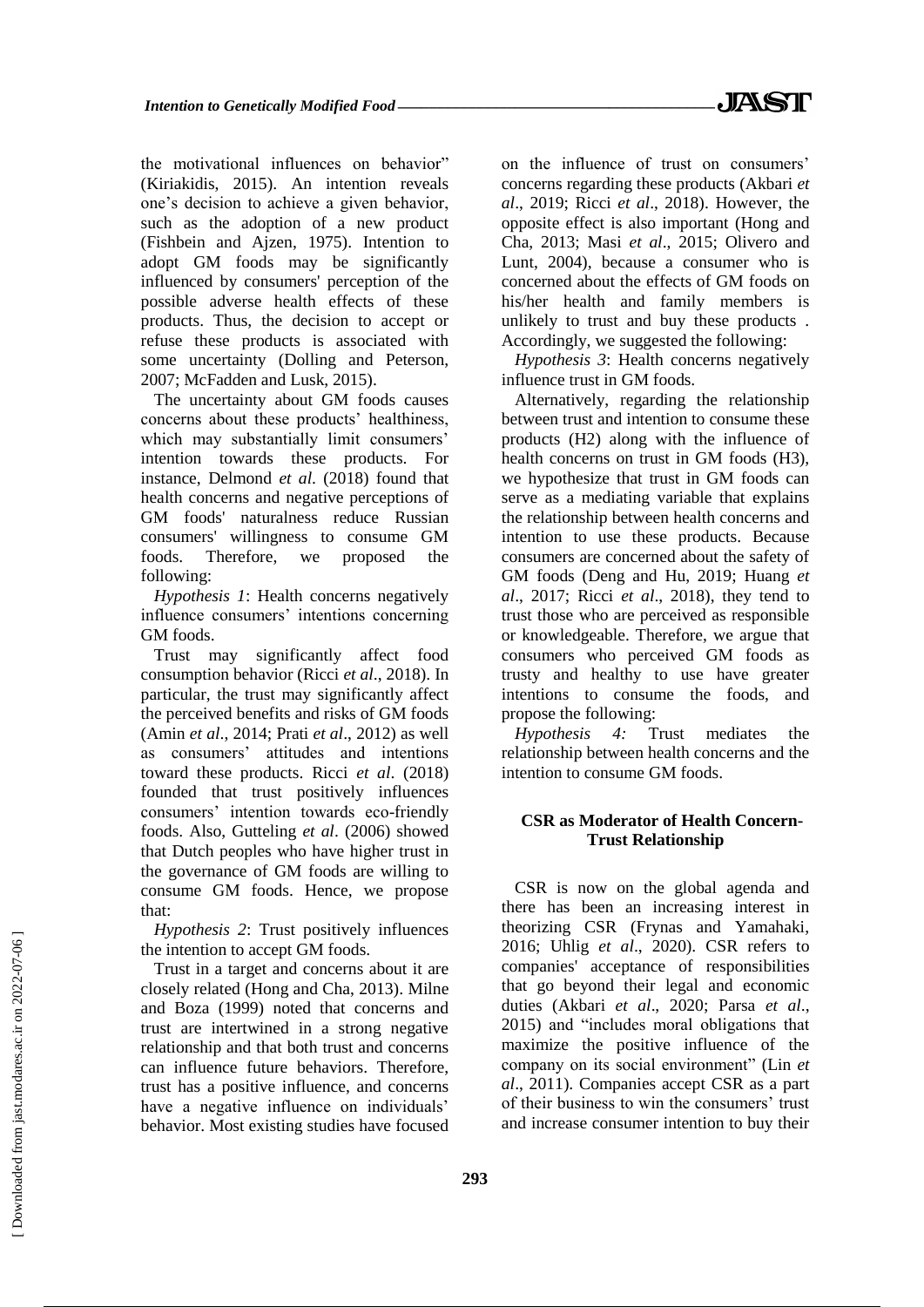products (Al Jarah and Emeagwali, 2017). Many studies have documented the significant effect of CSR perceptions on consumers' intentions (Akbari *et al*., 2019; Lu *et al*., 2020; Tong and Wong, 2014; Uhlig *et al*., 2020).

CSR can increase consumers' trust in a given product and reduce consumers' concerns ( Lin *et al*., 2011; Saat and Selamat, 2014). Since CSR involves a moral commitment to maximizing the positive effects of a company's activities on public health, the environment, and society (Lin *et al*., 2011; Singh and Singh, 2013), consumers who perceive such a commitment are more likely to trust products manufactured by the company and have fewer concerns about the health consequences of these products. In other words, CSR can strengthen consumers' trust and reduce their concerns (Lin *et al*., 2011; Park *et al*., 2014; Saat and Selamat, 2014; Serrano Archimi *et al*., 2018). Based on the above, we expect that CSR may act as a moderator of the relationships between health concerns, trust, and intention to use GM foods (Figure 1). Therefore, we proposed the following hypothesis:

*Hypothesis 5:* CSR moderates the relationship between health concerns and the intention to use GM foods.

*Hypothesis 6:* CSR moderates the relationship between health concerns and trust in GM foods.

*Hypothesis 7:* CSR moderates the relationship between trust and intention to use GM foods.

#### **MATERIALS AND METHODS**

A survey study using a questionnaire was designed for conducting this study. Target population of the study were Tehranian consumers in Iran. Sample size (n= 389) was specified using the formula proposed by Scheaffer *et al*. (1979). The multistage stratified random sampling method was used for selecting the study consumers. In the first step of sampling, each of Tehran regions was considered as a stratum. Each of these regions also has some districts, which, in the second step of sampling, was considered as a stratum. Finally, in proportion to the population of each district, several consumers in that district were chosen randomly for the study. After collecting data, by deleting an incomplete questionnaire, the analysis was done on 389 remaining questionnaires.

The variables' measurement was established based on previous researches.



**Figure 1.** Conceptual framework of the study.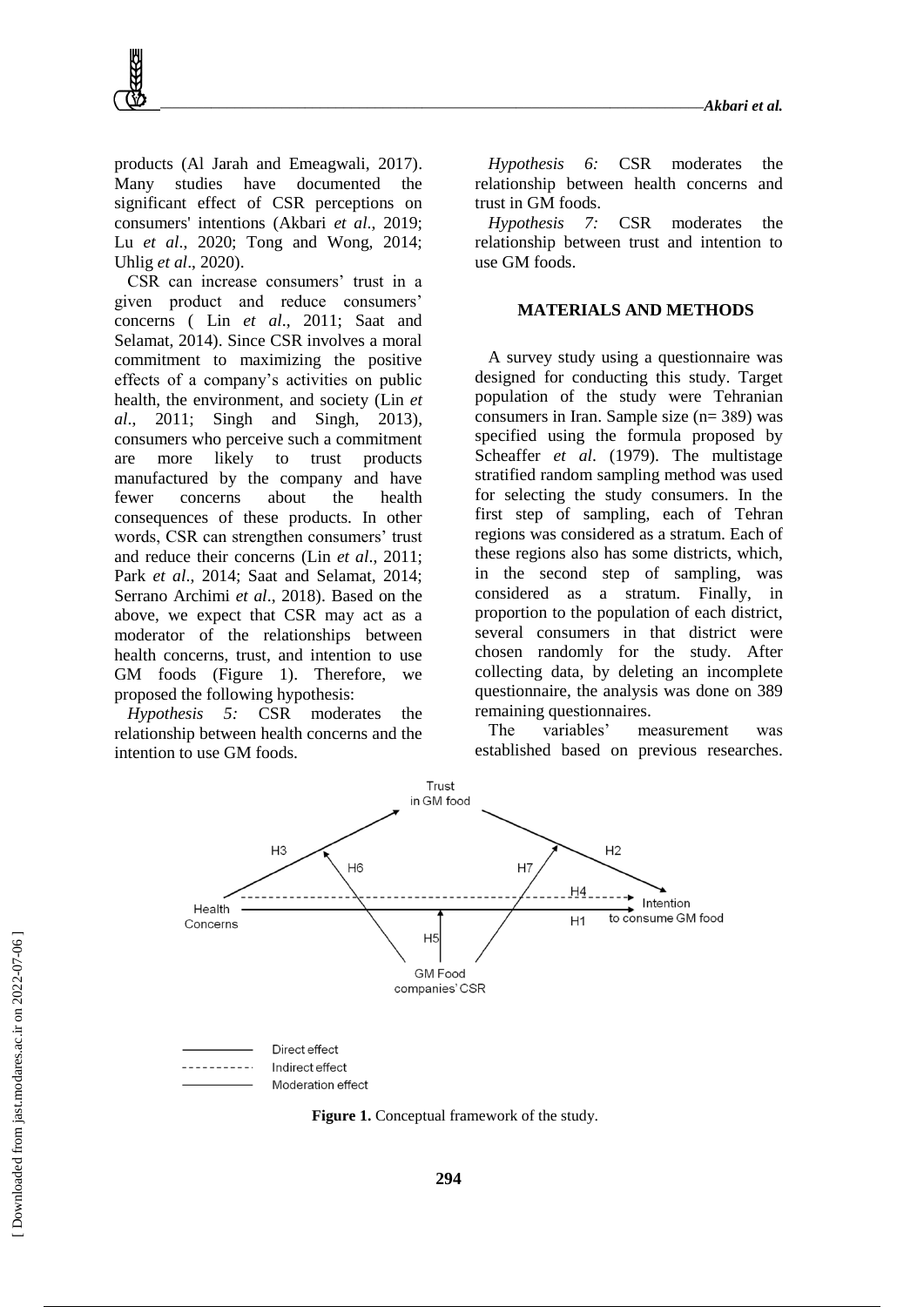All variables were measured on five-point Likert scales ranging from 1 (strongly disagree) to 5 (strongly agree).

*CSR* was measured based on the Triple Bottom Line Model of sustainability (i.e. social, environmental, and ethical dimensions (Elkington, 2013); using 14 items, which were derived from previous studies (Alvarado-Herrera *et al*., 2017; Pino *et al*., 2016). *Health concerns* about GM foods were assessed using six items (Kikulwe *et al*., 2011; Montuori *et al*., 2012). *Trust* in GM foods was measured by a four-item scale derived from previous studies (Kikulwe *et al*., 2011; Siegrist, 2000; Verdurme and Viaene, 2003). *Intention* to consume GM foods was measured with a six-item scale (Ghali-Zinoubi and Toukabri, 2019; Yazdanpanah *et al*., 2015). Face validity of the questionnaire was confirmed by a panel of experts.

A confirmatory factor analysis (CFA) was primarily applied to evaluate the goodness of fit indices for the conceptual model  $(SRMR < 0.10, NFl > 0.90, and RMS Theta <$ 0.12; (Hair *et al*., 2014; Hair *et al*., 2017). PLS software results showed that the model fits our data (SRMR =  $0.078$ ; NFI=  $0.77$ ; RMS\_Theta= 0.167). Composite Reliability (CR), Average Variance Extracted (AVE) and Cronbach's Alpha  $(α)$  values were also

computed (Table 1). CR indicators for the whole variables were above 0.83, which reveals high reliability (Hair *et al*., 2017). Also, the AVE for all variables was between 0.56 to 0.85, which is above 0.50 (Fornell and Larcker, 1981). To assess discriminant validity, we checked that the square root of the AVE for each construct was higher than the correlation values between this construct and all other constructs. Since according to Table 2, the estimated AVE square root (- 0.56< AVE< 0.62) was higher than the correlation values  $(0.75 < r < 0.92)$ , the discriminant validity of the measurement model was confirmed.

#### **RESULTS**

According to the findings presented in Table 2, the mean values of some variables such as health concerns  $(\overline{X} = 3.60; SD =$ 0.75) and trust  $(\bar{X} = 4.04; SD = 0.93)$  are relatively high, whereas behavioral intention  $(\overline{X} = 2.64; SD = 1.16)$  and CSR  $(\overline{X} =$ 2.99;  $SD = 0.88$ ) show medium level of mean values. About 86% of the respondents were informed about GM foods and only 14% of them did not have much information about it. Finally, 60% of consumers were not

|                | Cronbach's Alpha | rho A | Composite reliability | <b>AVE</b> |
|----------------|------------------|-------|-----------------------|------------|
| <b>CSR</b>     | 0.938            | 0.945 | 0.947                 | 0.567      |
| Health Concern | 0.823            | 0.840 | 0.893                 | 0.736      |
| Intention      | 0.914            | 0.916 | 0.946                 | 0.853      |
| Trust          | 0.611            | 0.620 | 0.836                 | 0.719      |

**Table 1.** Validity and reliability Index.

**Table 2**. Descriptive statistics and correlation coefficients between research variables.*<sup>a</sup>*

| <b>Variables</b>      | Mean ( | <b>SD</b> |          |          |       |      |
|-----------------------|--------|-----------|----------|----------|-------|------|
| <b>CSR</b>            | 2.9    | 0.88      | 0.753    |          |       |      |
| <b>Health Concern</b> | 3.6    | 0.75      | $-0.477$ | 0.858    |       |      |
| Intention             | 2.64   | 1.16      | 0.612    | $-0.566$ | 0.924 |      |
| Trust                 | 4.048  | 0.932     | 0.313    | $-0.244$ | 0.391 | 0.84 |

*a* 1≤ Mean≤ 5; AVE square roots= On-diagonal values, Correlation= Off-diagonal values.significance at <0.01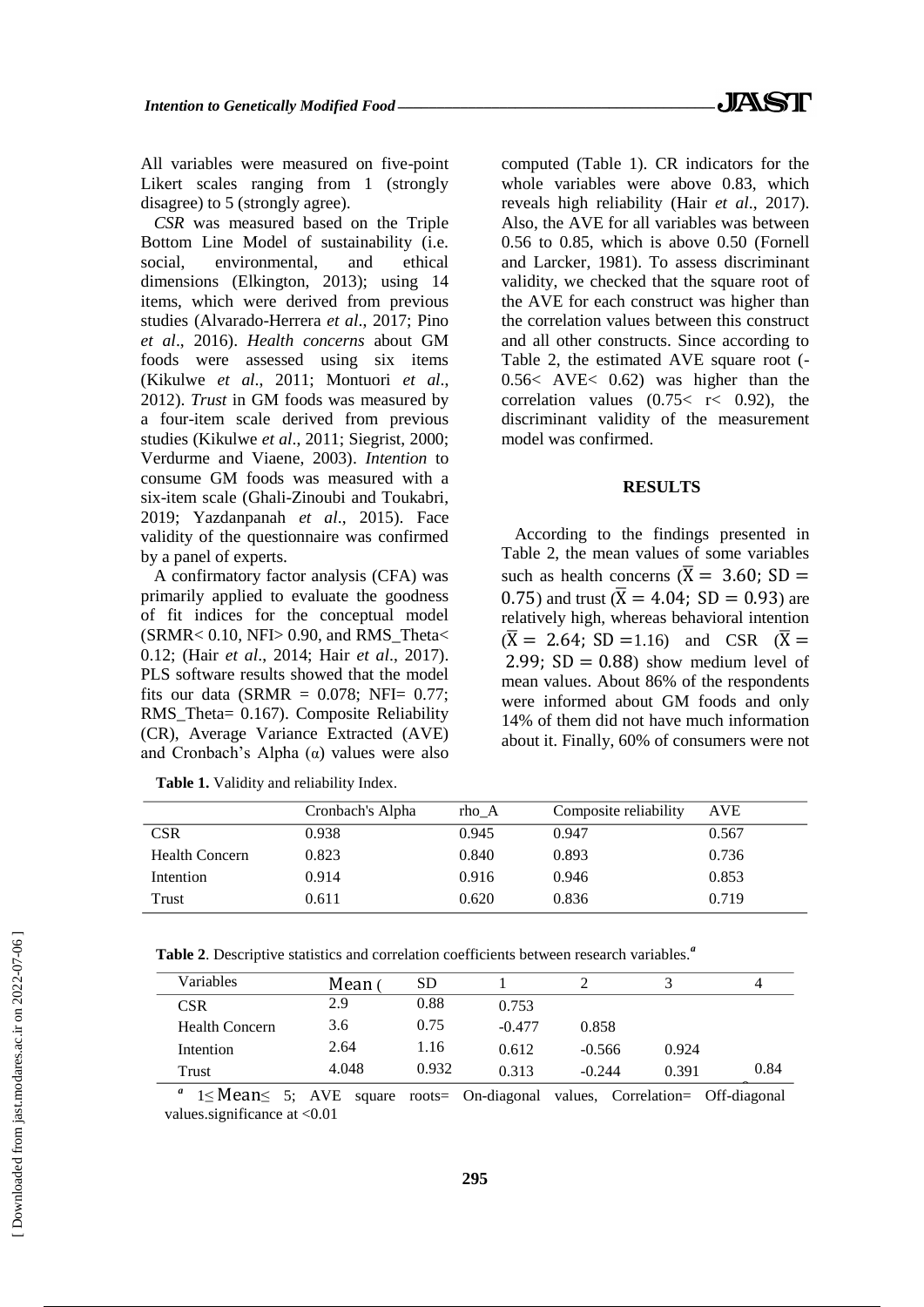willing to consume GM foods.

#### **Testing Hypotheses**

To test whether health concerns exert an indirect effect on the respondents' intention to accept GM foods via respondents' trust in such products (H4), a linear regression analysis was implemented using Hayes' PROCESS macro (Model 4). Results indicated that health concerns had a negative and significant influence on intention to consume such products ( $b = -0.67$ ,  $P = 0.00$ ), thus confirming  $H<sub>1</sub>$ . On the opposite, trust in GM foods had a positive and significant influence on intention to consume such products ( $b = 0.37$ ,  $P = 0.00$ ), thus confirming H2, while health concerns had a negative and significant influence on trust in such products (b =  $-0.29$ , P= 0.00), thus confirming H3. Generally, the analysis yielded both a direct ( $b$ = -0.673, P= 0.00) and indirect (b= -0.11, 95% Confidence interval: -0.18, -0.05) effect of health concerns on intention to consume GM foods. The latter effect confirmed H<sub>4</sub>.

The second purpose of the research was to test a possible moderating effect of respondents' perception of GM foods companies' commitment to CSR principles. We hypothesized that this variable might reduce the negative influences of health concerns on the intention to consume such products  $(H_5)$  and trust in GM foods  $(H_6)$ and, instead, enhance the positive effect of trust in GM foods on consumers' intentions  $(H<sub>7</sub>)$ . Hayes' PROCESS MACRO (Model 1) was used again to test such possible moderating effects. First, we tested  $H_5$  by regressing respondents' intention on health concerns and perceptions of GM foods companies' CSR, and the interaction between health concerns and perceptions of GM foods companies' CSR. The analysis yielded a negative effect of health concerns on respondents' intentions ( $b$ = -0.53, P= 0.00) and non-significant effect of CSR perceptions and the interaction between health concerns and CSR perceptions on respondents' intentions  $(P> 0.20)$ . Hence, H<sub>5</sub> was rejected.

We used the same analysis to test  $H_6$ , and hence investigated a possible moderation effect of CSR perceptions in the relationship between health concerns and trust in GM foods. We regressed respondents' trust in GM foods on both health concerns and CSR perceptions, and the interaction between health concerns and CSR perceptions. None of these variables had a significant effect on the respondents' trust. Therefore,  $H_6$  was rejected.

Next,  $H_7$  was tested to verify a possible moderating effect of CSR perceptions in the relationship between consumers' trust in GM foods and the intention to accept these foods. Therefore, we regressed respondents' intentions on both trusts in GM foods and CSR perceptions and the interaction between trust and CSR perceptions. The analysis demonstrated a positive effect of trust on respondents' intentions ( $b= 0$  .42,  $P= 0.00$ ) and a positive interaction effect of trust and CSR perceptions on respondents' intentions (b=  $0.22$ , P=  $0.00$ ). By looking at the conditional effects of trust on the respondents' intentions at low (M-1SD) and high (M+1SD) levels of CSR perceptions, we found that such an effect was stronger when respondents scored high ( $b= 0.59$ , P= 0.00) rather than low ( $b = 0.26$ ,  $P = 0.03$ ) on CSR perceptions, thus validating  $H_7$ . More specifically, the Johnson-Neyman analysis (Figure 2) revealed that the conditional effect of trust on respondents' intention was significant when (mean-centered) CSR perceptions were higher than -1.25, corresponding to 2 on the original sevenpoint scale. Thus, even a modest perception of CSR appears beneficial to increase the positive influence of trust on the intention to consume GM food.

Finally, we used again Hayes' PROCESS macro (Model 14) to test a moderated mediation model where the impact of health concerns on respondents' intentions was mediated by trust in GM foods and the effect of trust on respondents' intentions was moderated by CSR perceptions. The analysis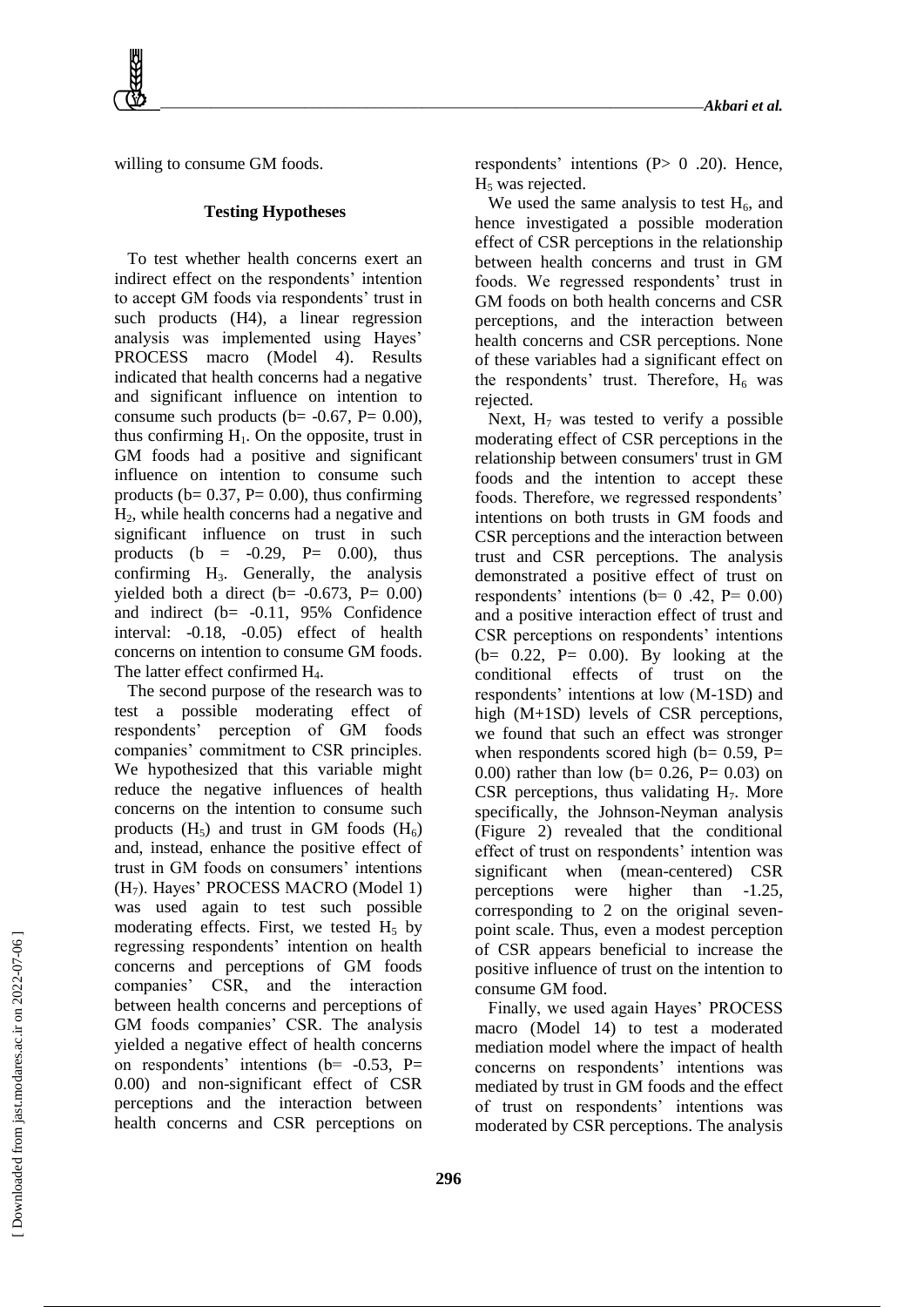

**Figure 2.** Conditional effect of trust in GM foods on consumption intentions at all levels of CSR perceptions.

returned a significant index of moderated mediation (b= -0.06, 95% Confidence interval= -0.12, -0.02), a negative impact of health concerns on trust in such products (b= -0.29, P= 0.00) and on respondents' intentions ( $b = -0.46$ ,  $P = 0.00$ ), a confident influence of trust on respondents' intentions  $(b= 0.37, P= 0.00)$ , and a significant interaction effect of trust and CSR perceptions on respondents' intentions (b=  $0.21$ , P=  $0.00$ ). The conditional indirect result of health concerns on respondents' intentions at low (M-1SD) and high (M+1SD) levels of CSR perceptions was significant for both low levels of CSR perceptions (b= -0.06, 95% Confidence interval= -0.12, -0.02) and high levels of CSR perceptions (b= -0.15, 95% Confidence interval= -0.26, -0.07). These findings indicate that CSR reduced the negative impact of health concerns on respondents' intentions, and such a reduction was larger when respondents' perceived the GM foods producers as highly responsible companies. The results of this analysis are illustrated in Figure 3.

#### **DISCUSSION**

Given the potential of GM foods to provide a solution to food security crises worldwide, extensive studies have been conducted on these foods (Cui and Shoemaker, 2018; Valente and Chaves, 2018). However, research on consumers' attitudes and intentions towards GM foods in developing countries, such as Iran, is still



**Figure 3.** Moderated mediation effect of health concerns on GM foods consumption intention.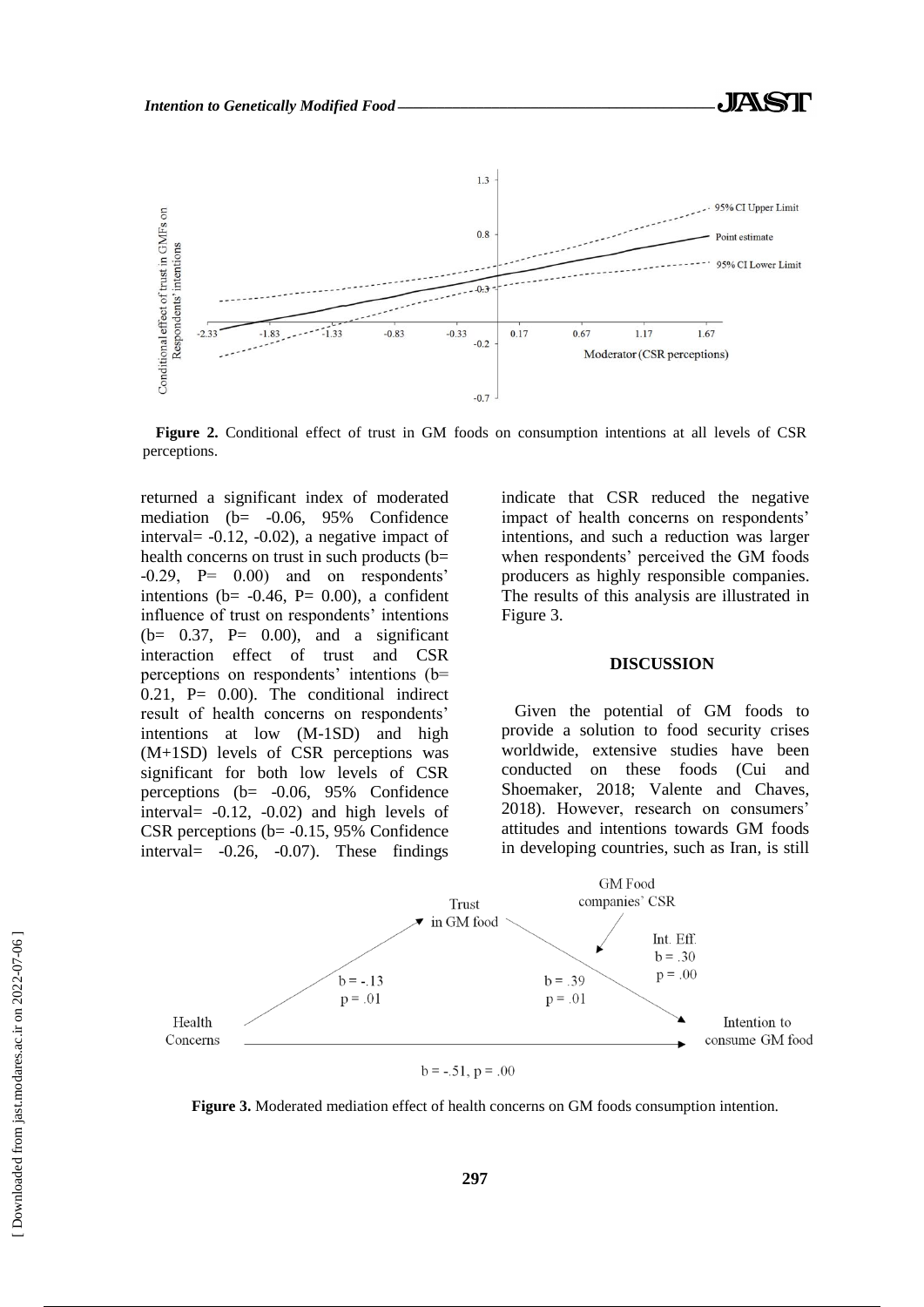limited (Akbari *et al*., 2019; Ghasemi *et al*., 2013, 2019) and very few studies have attempted to investigate the impact of trust (Akbari *et al*., 2019; Marques *et al*., 2014) and CSR on consumers' attitudes and intention (Akbari *et al*., 2019). To close this gap, this study considered Iranian consumers' intentions regarding GM foods and the impact of consumer trust and health concerns. The present research investigated whether trust in GM foods mediates the negative influence of health concerns on consumers' intentions toward GM foods and whether consumer perception of GM foods companies' CSR moderates this mediation effect.

The results revealed that 60% of our respondents are generally rather negative towards GM foods consumption. These results are in line with previous studies that found that consumers have negative attitudes and intentions towards GM foods (Koivisto Hursti *et al*., 2002). In this regard, a study in Beijing, China, showed that more than 50 percent of the participants opposed to such foods (Deng and Hu, 2019).

About 86% of respondents were informed about GM foods and only 14% of them did not have much information about it. This result follows a study that found the majority of teachers (94%) and students (83.9%) had well understood the process of GM food production (Mohapatra *et al*., 2010), but another study stated that knowledge of biotechnology among students was insignificant and found similarity between their answers with the general community (Lock and Miles, 1993).

The research model indicated that health concerns have the strongest effect on the intention to consume GM foods ( $b = -0.67$ ). followed by trust ( $b = 0.37$ ). Also, health concerns had a negative influence on trust in these foods (b= -0.29), thus  $H_1$  and  $H_3$  were confirmed. These findings are in agreement with the findings of previous researches that emphasized the critical role of health concerns in consumer acceptance of GM foods (Akbari *et al*., 2019; Montuori *et al*., 2012; Siegrist, 2000).

Iranian customers have a high level of trust in GM scientist reports, pharmaceutical and agriculture companies, and the government. This finding is along with the results of researches in developing and developed countries (Aerni and Bernauer, 2006; Huffman *et al*., 2004), but different from the others (Deng and Hu, 2019). The most trusted actor in Iran is the government, while the trusted actors in China are government and non-GM scientists (Deng and Hu, 2019), universities, and scientists in the US and South Africa (Aerni and Bernauer, 2006; Huffman *et al*., 2004).

Importantly, the results indicated that trust in GM foods has a significant impact on the intention to consume these products (b= 0.37). Therefore,  $H_2$  was verified. This finding corroborates the conclusions of those scholars (Akbari *et al*., 2019; Rodríguez-Entrena *et al*., 2013) who found that trust in GM foods is a positive determinant of the intention to consume these foods. Assuming that some of the negative attitudes maybe as a result of a phobia, our study recommends that to evade this and offset any impact on people's attitudes toward GM food, it should develop the trust of researchers and regulating systems. (Marques *et al*., 2014). Therefore, the government, researchers, and academics can develop GM foods by increasing awareness of the risks and benefits of such products. The result of a study found that when buyers have not sufficient knowledge, consumption of such products can be easily rejected by misinformation (Siegrist and Cvetkovich, 2000).

The present study confirmed the mediating role of trust between health concerns and intention to consume GM foods  $(b=-0.11)$ . This finding clarifies how health concerns adversely influence consumers' intention toward GM foods by proving that health concerns weaken consumers' intentions towards GM foods, both directly and indirectly, and by diminishing consumers' trust in GM foods. Kwak *et al.* (2020) found that trust in eco-labels mediates between GM foods' environmental friendliness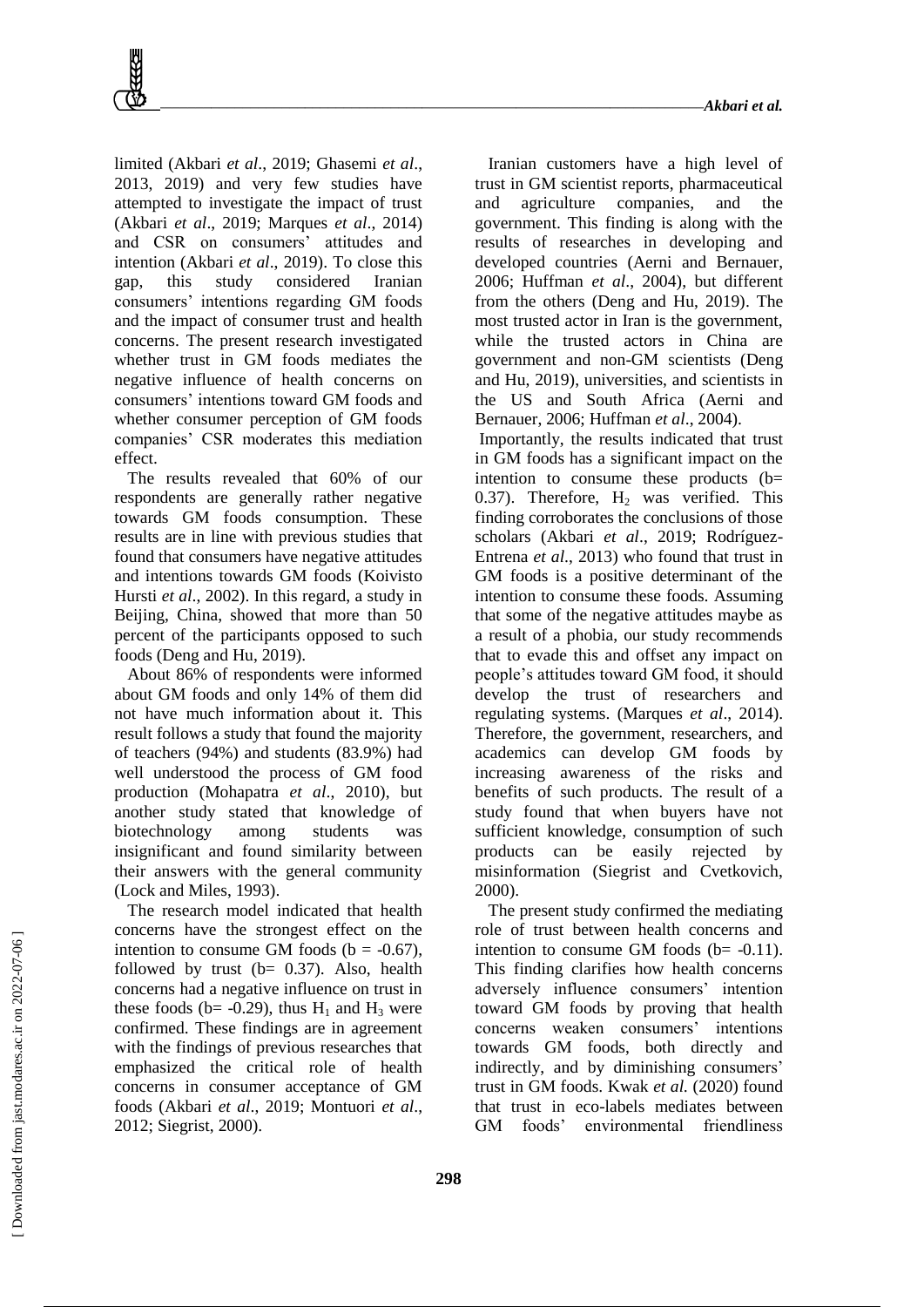information and intention to consume such products. Also, Frewer *et al*. (2003) found that the extent to which the public trusted the information sources seemed to be driven by the public's attitudes to GM foods

The results prove a moderating influence of CSR in the relationship between trust and intention to consume GM foods  $(H_7)$ . This effect, which was not demonstrated before, suggests that CSR can compensate for the negative impact of health concerns on consumers' intentions toward GM foods. At the same time, our results do not support a moderating impact of CSR in the relationship between health concerns and intention to accept GM foods  $(H<sub>5</sub>)$ , and in the relationship between health concerns and trust in GM foods  $(H<sub>6</sub>)$ .

#### **CONCLUSIONS**

Acceptance of GM foods remains a controversial issue and very little is still know about consumers' dispositions and intentions towards these products in developing countries, such as Iran (Akbari *et al*., 2019; Fozouni Ardekani *et al*., 2020). This study has provided a broad analysis of intention toward GM food in Iran. Our research aimed to contribute to previous literature by investigating the relationship between health concerns, trust, and behavioral intention and consumers' perceptions of GM foods companies' CSR, which have received very little attention, so far. Our results showed that consumer intention toward GM food is generally low, but their information about these foods is high. The research found a strong and negative relationship between health concerns and the intention to use GM foods. More importantly, the research highlighted the significant influence of CSR in the relationship between trust in GM foods and consumers' intention towards such products. We believe that our results may be of practical relevance for food policymakers and managers who should recognize the important role that trust and CSR have in the formation of consumers' intentions towards GM foods.

From a theoretical perspective, our research demonstrates that CSR perceptions influence consumer intention concerning GM foods. Previous studies in the food literature have focused on the impact of CSR on purchase intention (Butt *et al*., 2019; Lee and Lee, 2015; Loose and Remaud, 2013). However, to our knowledge, this research is one of the first to demonstrate that CSR perceptions may enhance the impact of trust in GM foods on consumers' intentions toward such products. From this point of view, our research adds to the literature on GM foods by demonstrating that favorable perceptions of the CSR initiatives of GM foods companies can boost the significant impact of trust in GM foods on intention toward these products. At the same time, this research contributes to the literature on CSR by shedding light on consumer responses to CSR activities in the realm of GM foods consumption (Akbari *et al*., 2019; Loose and Remaud, 2013; Pino *et al*., 2016).

From policy implication viewpoint, GM researchers and the government should offer more scientific details and recent studies results to the public in an easily understandable format to help customers comprehension of GM foods (Deng and Hu, 2019). Marketing practitioners can create a sustainability strategy to strengthen their message about GM foods. Under new governmental law, GM food producers will indicate GM information. To ensure higher trust toward GM foods, companies could also include their electronic tags to provide independent information about their products' environmental impacts. While governments are responsible for regulating GM foods, they may want to promote the biotechnology industry as part of industrial and economic policies. When companies invest and promote environmentally-friendly GM foods to reap a competitive advantage, they should publicize positive environmental information about GM foods (Kwak *et al*., 2020). The government should encourage the media to report on GM technology based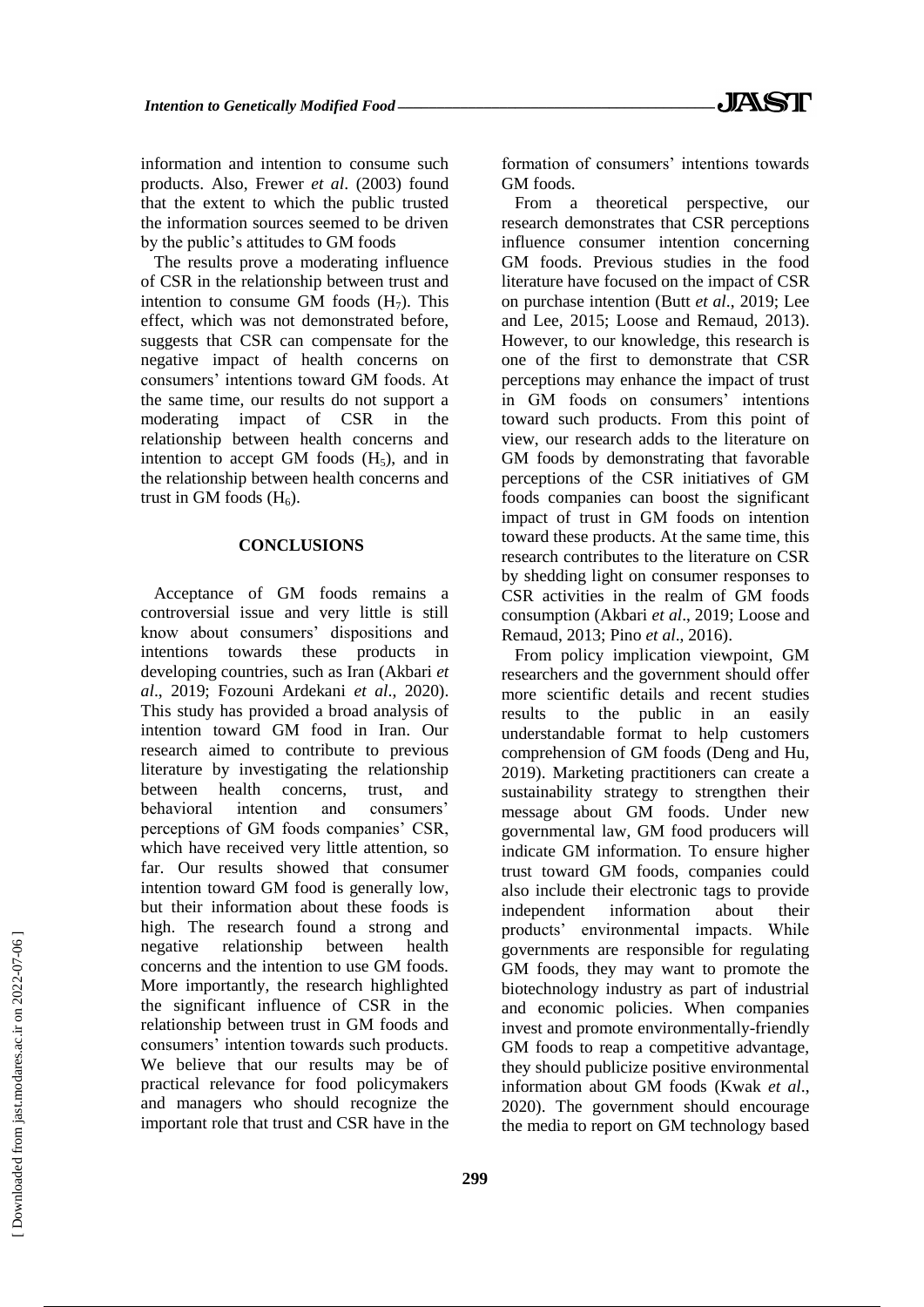on scientific facts, avoid exaggerated reports, and avoid spreading false information. It often takes the media only days to release the reports or evoke a hot debate about GM technology, however, it can take months or years for scientists to respond to an issue or to correct the reports (Flipse and Osseweijer, 2012).

#### **REFERENCES**

- 1. Aerni, P. and Bernauer, T. 2006. Stakeholder Attitudes toward GMOs in the Philippines, Mexico, and South Africa: The Issue of Public Trust. *World Dev*., **34(3)**: 557–575.
- *2.* Aghaee, M., Olkowski, S. M., Shelomi, M., Klittich, D. S., Kwok, R., Maxwell, D. F. and Portilla, M. A. 2015. Waiting on the Gene Revolution: Challenges for Adopting GM Crops in the Developing World. *Trends Food Sci, Technol.,* **46(1)***: 132–136.*
- 3. Akbari, M., Fozouni Ardekani, Z., Pino, G. and Maleksaeidi, H. 2019. An Extended Model of Theory of Planned Behavior to Investigate Highly-Educated Iranian Consumers' Intentions towards Consuming Genetically Modified Foods. *J. Clean. Prod.*, **227**: 784–793.
- 4. Akbari, M., Mehrali, M., SeyyedAmiri, N., Rezaei, N. and Pourjam, A. 2020. Corporate Social Responsibility, Customer Loyalty and Brand Positioning. *Soc. Responsib. J.*, **16(5):** 671–689.
- 5. Akpalu, W., Christian, A. K., Nii, S. and Codjoe, A. 2018. Food Access and Subjective Welfare in a Developing Country. *J. Behav. Exp. Econ.*, **73(November):** 34–39.
- 6. Al Jarah, A. and Emeagwali, O. L.2017. Corporate Social Responsibility and Behavioral Intention: The Moderator Effect of Contextual Factors: A Meta-Analytic Examination. *Soc. Responsib. J*., **13(4):** 678–697.
- 7. Alvarado-Herrera, A., Bigne, E., Aldas-Manzano, J. and Curras-Perez, R. 2017. A Scale for Measuring Consumer Perceptions of Corporate Social Responsibility Following the Sustainable Development Paradigm. *J. Bus. Ethics.*, **140(2)**: 243–262. https://doi.org/10.1007/s10551-015-2654-9
- 8. Amin, L., Gausmian, M. H. and Zulkifli, F. 2014. Determinants of Public Attitudes to Genetically Modified. *PLoS ONE*, **9(1)**:.
- 9. Azadi, H. and Ho, P. 2010. Genetically Modified and Organic Crops in Developing Countries: A Review of Options for Food Security. *Biotechnol. Adv.*, *28(1):* 160–168.
- 10. Bongoni, R. 2016. East versus West: Acceptance of GM Foods by European and Asian Consumers. *Nutr. Food Sci.*, **46(5)**: 628–636.
- 11. Butt, I., Mukerji, B., and Uddin, M. H. 2019. The Effect of Corporate Social Responsibility in the Environment of High Religiosity: An Empirical Study of Young Consumers. *Soc, Responsib. J.,* **15(3)**: 333– 346.
- 12. Cabuk Ozer, B., Duman, G. and Cabuk, B. 2009. Turkish Preschool Staff's Opinions about Hormones , Additives and Genetically Modified Foods. *Procedia - Soc. Behav. Sci.*, **1(1)**: 1734–1743.
- 13. Chen, M. F. and Li, H. L. 2007. The Consumer's Attitude toward Genetically Modified Foods in Taiwan. *Food Qual. Prefer*., **18(4)**: 662–674.
- 14. Cui, K. and Shoemaker, S. P. 2018. Public Perception of Genetically-Modified (GM) Food: A Nationwide Chinese Consumer Study. *Npj Sci. Food* , **2(1)**: 1–8.
- 15. Dayani, S. and Sabzalian, M. R. 2018. Genetically Modified Plants as Sustainable and Economic Sources for RUTFs. In: "*Handbook of Food Bioengineering",* (Eds.): Holban, A. M. and Grumezescu, A. M. B. T-G. E. F.). Academic Press, PP. 49–84.
- 16. Delmond, A. R., McCluskey, J. J., Yormirzoev, M. and Rogova, M. A. 2018. Russian Consumer Willingness to Pay for Genetically Modified Food. *Food Policy*, **78(March)**: 91–100.
- 17. Deng, H. and Hu, R. 2019. A Crisis of Consumers' Trust in Scientists and Its Influence on Consumer Attitude toward Genetically Modified Foods. *Br. Food J.*, **121(10)**: 2454–2476.
- 18. Dolling, A. and Peterson, D. 2007. Genetically Modified Products: A Consumer Choice Framework. *In Productivity Commission Staff Working Paper,*  Melbourne. https://www.pc.gov.au/research/supporting/g enetically-modified-productchoice/genetically-modified-productchoice.pdf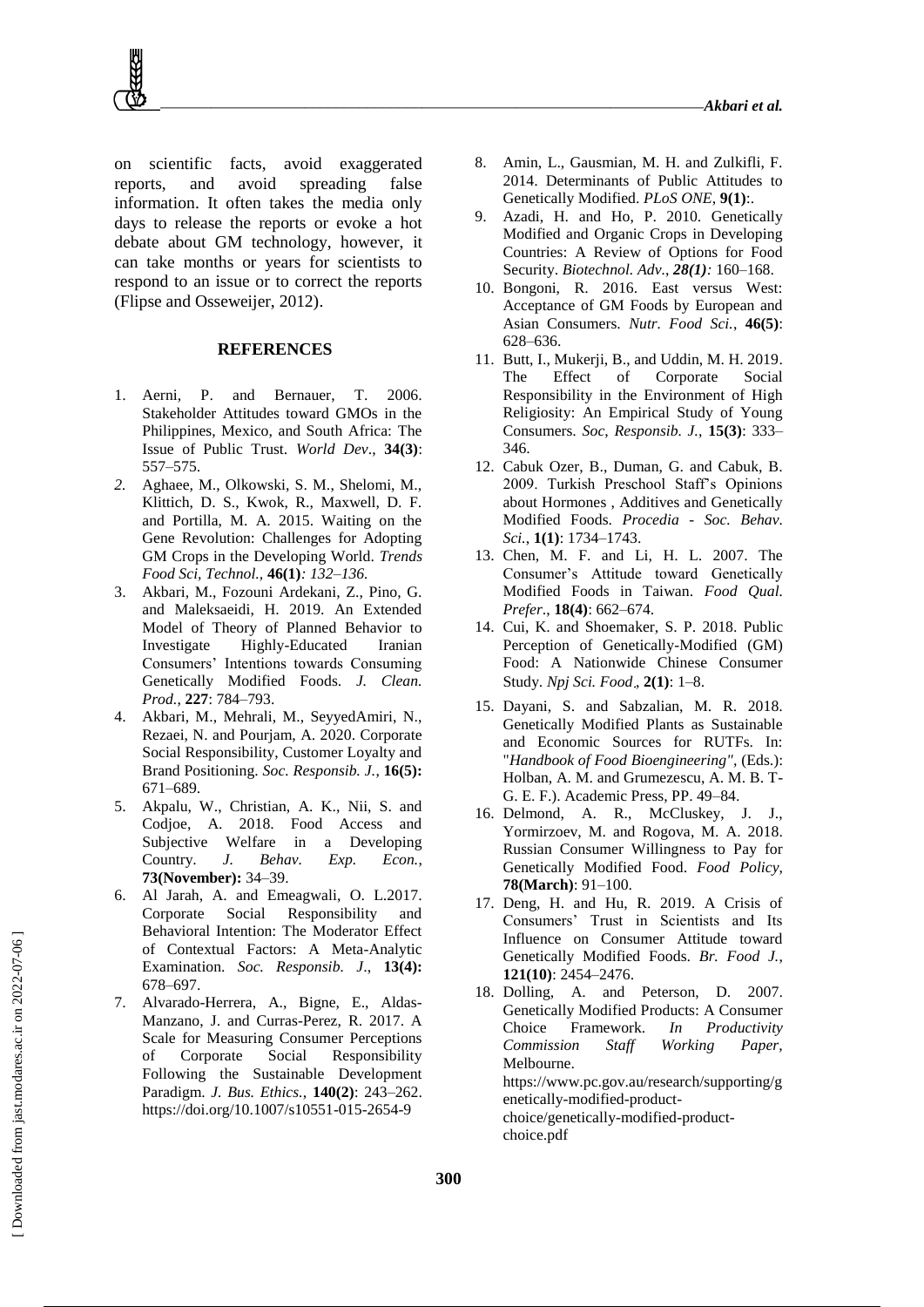- 19. Elena, G. M., Ramona, B. E. and Holban, A. M. 2018. Approved Genetically Engineered Foods: Types, Properties, and Economic Concerns. *In Genetically Engineered Foods*, **6:** 85-107
- 20. Elkington, J. 2013. Enter the Triple Bottom Line. In: "*The Triple Bottom Line, Does It All Add up?: Assessing the Sustainability of Business and CSR"* (Eds.): Henriques, A., Richardson, J. and NetLibrary, I. Earthscan,  $PP.$  1–16. http://www.netlibrary.com/urlapi.asp?action =summaryandv=1andbookid=108859
- 21. Fishbein, M. and Ajzen, I. 1975. Belief, Attitude, Intention, and Behavior: An Introduction to Theory and Research. Addison-Wesley, Reading, MA.
- 22. Flipse, S. M. and Osseweijer, P. 2012. Media Attention to GM Food Cases: An Innovation Perspective. *Public Underst. Sci.*, **22(2)**: 185–202.
- 23. Fornell, C. and Larcker, D. F. 1981. Structural Equation Models with Unobservable Variables and Measurement Error: Algebra and Statistics. SAGE Publications Sage CA, Los Angeles, CA.
- 24. Fozouni Ardekani, Z., Akbari, M., Pino, G., Zúñiga, M. Á. and Azadi, H. 2020. Consumers' Willingness to Adopt Genetically Modified Foods. *[Br. Food J](https://www.emerald.com/insight/publication/issn/0007-070X).*, **123(3)**: 1042-1059.
- 25. Frewer, L. J., Scholderer, J. and Bredahl, L. 2003. Communicating about the Risks and Benefits of Genetically Modified Foods: The Mediating Role of Trust. *Risk Anal. Off. Publ. Soc. Risk Anal.*, **23(6):** 1117–1133.
- 26. Frynas, J. G. and Yamahaki, C. 2016. Corporate Social Responsibility: Review and Roadmap of Theoretical Perspectives. *Bus. Ethics: Eur. Rev.*, **25(3)**: 258–285.
- 27. Ghali-Zinoubi, Z. and Toukabri, M. 2019. The Antecedents of the Consumer Purchase Intention: Sensitivity to Price and Involvement in Organic Product: Moderating Role of Product Regional Identity. *Trends Food Sci. Technol.*, **90**: 175–179.
- 28. Ghanian, M., Ghoochani, O., Kitterlin, M., Jahangiry, S., Zarafshani, K., Van Passel, S. and Azadi, H. 2016. Attitudes of Agricultural Experts Toward Genetically Modified Crops: A Case Study in Southwest Iran. *Sci. Eng. Ethics*., **22(2):** 509–524.
- 29. Ghasemi, S., Ahmadvand, M., Karami, E. and Karami, A. 2019. Social Risk

Perceptions of Genetically Modified Foods of Engineers in Training: Application of a Comprehensive Risk Model. *Sci. Eng. Ethics*, **26(2)**: 641–665.

- 30. Ghasemi, S., Karami, E. and Azadi, H. 2013. Knowledge, Attitudes and Behavioral Intentions of Agricultural Professionals Toward Genetically Modified (GM) Foods: A Case Study in Southwest Iran. *Sci. Eng. Ethics*, **19(3):** 1201–1227.
- 31. Giles, E. L., Kuznesof, S., Clark, B., Hubbard, C. and Frewer, L. J. 2015. Consumer Acceptance of and Willingness to Pay for Food Nanotechnology: A Systematic Review. *J. Nanoparticle Res.*, **17(12)**: 1–26.
- 32. Gouse, M., Sengupta, D., Zambrano, P. and Zepeda, J. F. 2016. Genetically Modified Maize: Less Drudgery for Her, More Maize for Him? Evidence from Smallholder Maize Farmers in South Africa. *World Dev.*, **83**: 27–38.
- 33. Grimsrud, K. M., Mccluskey, J. J., Loureiro, M. L. and Wahl, T. I. 2004. Consumer Attitudes to Genetically Modified Food in Norway. *J. Agric. Econ.*, **55(1)**: 75–90.
- 34. Gutteling, J., Hanssen, L., van der Veer, N. and Seydel, E. 2006. Trust in Governance and the Acceptance of Genetically Modified Food in the Netherlands. *Public Underst. Sci.*, **15(1)**: 103–112.
- 35. Hair, J. F. J. F., Hult, G. T. M. T. M., Ringle, C. M. and Sarstedt, M. 2017. *A Primer on Partial Least Squares Structural Equation Modeling (PLS-SEM)*. Sage Publications Sage CA, Thousand Oaks, CA.
- 36. Hair, J., Henseler, J., Dijkstra, T., Sarstedt, M., F. Hair, J., Henseler, J., Dijkstra, T. and Sarstedt, M. 2014. Common Beliefs and Reality about Partial Least Squares: Comments on Rönkkö and Evermann. *Organ. Res. Methods,* **17(2):** 182–209.
- 37. Hong, I. B. and Cha, H. S. 2013. The Mediating Role of Consumer Trust in an Online Merchant in Predicting Purchase Intention. *Int. J. Inf. Manag.*, **33(6)**: 927– 939.
- 38. Huang, J., Wang, X. and Dang, H. 2017. Impacts of and Attitudes toward GM Technology in China: Challenges, Policy and Research Implications. *China Agric. Econ. Rev.*, **9(3)**: 334-339
- 39. Huffman, W. E., Rousu, M., Shogren, J. F. and Tegene, A. 2004. Who Do Consumers Trust for Information: The Case of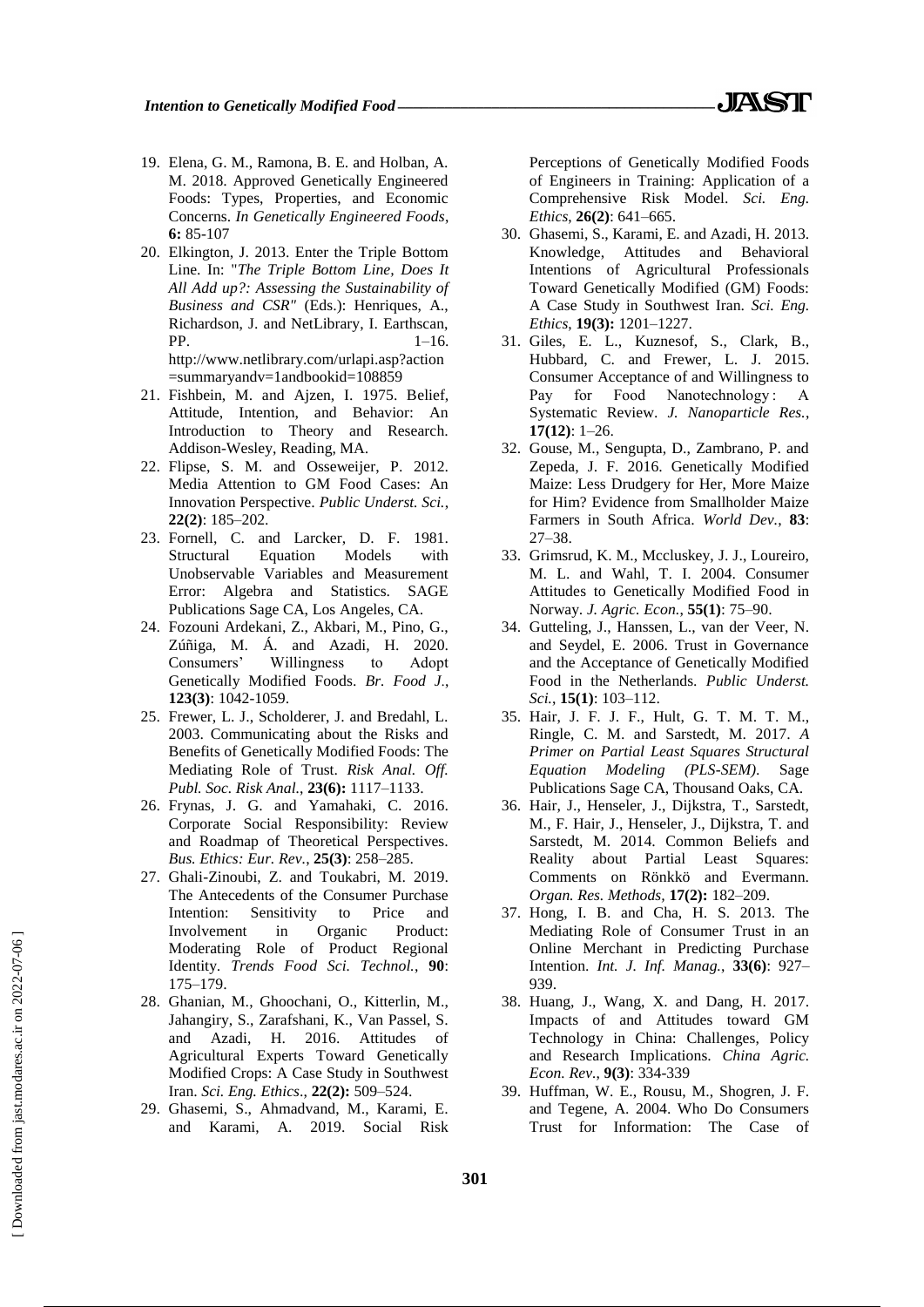Genetically Modified Foods? *Am. J. Agric. Econ.*, **86(5)**: 1222–1229.

- 40. Kikulwe, E. M., Wesseler, J. and Falck-Zepeda, J. 2011. Attitudes, Perceptions, and Trust. Insights from a Consumer Survey Regarding Genetically Modified Banana in Uganda. *Appetite*, **57(2)**: 401–413.
- 41. Kiriakidis, S. 2015. Theory of Planned Behaviour : the Intention-Behaviour Relationship and the Perceived Behavioural Control (PBC) Relationship with Intention and Behaviour. *Int. J. Strateg. Innov. Mark.*, **3**: 40–51.
- 42. Koivisto Hursti, U., Magnusson, M. and Algers, A. 2002. Swedish Consumers' Opinions about Gene Technology. *Br. Food J.*, **104(11):** 860–872.
- 43. Kwak, L. E., Yoon, S. W. and Kim, Y. 2020. Genetically modified crops' environmental impact and trust in eco-labels. *Australas. Mark. J.,* **28(4)***:* 361-373.
- *44.* Lee, J. and Lee, Y. 2015. The Interactions of CSR, Self-Congruity and Purchase Intention among Chinese Consumers. *Australas. Mark. J.*, **23(1)**: *19–26.*
- 45. Lin, C., Chen, S. -C., Chiu, C. -K. and Lee, W. -Y. 2011. Understanding Purchase Intention During Product-Harm Crises: Moderating Effects of Perceived Corporate Ability and Corporate Social Responsibility. *J. Bus. Ethics*., **102(3)**: 455.
- 46. Lin, W., Ortega, D. L., Caputo, V. and Lusk, J. L. 2019. Personality Traits and Consumer Acceptance of Controversial Food Technology: A Cross-country Investigation of Genetically Modified Animal Products. *Food Qual. Prefer.,* **76(November):** 10–19.
- 47. Lock, R. and Miles, C. 1993. Biotechnology and Genetic Engineering: Students' Knowledge and Attitudes. *J. Biol. Educ.*, **27(4):** 267–272.
- 48. Loose, S. M. and Remaud, H. 2013. Impact of Corporate Social Responsibility Claims on Consumer Food Choice: A Cross-Cultural Comparison. *Br. Food J.*, **115(1)**: 142–161.
- 49. Lu, J., Ren, L., Zhang, C., Wang, C., Ahmed, R. R. and Streimikis, J. 2020. Corporate Social Responsibility and Employee Behavior: Evidence from Mediation and Moderation Analysis. *Corp. Soc. Responsib. Env. Manag.*, **27(4)**: 1719– 1728.
- 50. Marques, M. D., Critchley, C. R. and Walshe, J. 2014. Attitudes to Genetically

Modified Food over Time: How Trust in Organizations and the Media Cycle Predict Support. *Public Underst. Sci.*, **24(5):** 601– 618.

- 51. Masi, V., Karatu, H., Kamariah, N. and Mat, N. 2015. Modeling Green Purchase Intention in Nigeria : A Conceptual Proposition. *Management*, **3(7):** 480–483.
- 52. McFadden, B. R. and Lusk, J. L. 2015. Cognitive Biases in the Assimilation of Scientific Information on Global Warming and Genetically Modified Food. *Food Policy*, **54:** 35–43.
- 53. McPhetres, J., Rutjens, B. T., Weinstein, N. and Brisson, J. A. 2019. Modifying Attitudes about Modified Foods: Increased Knowledge Leads to More Positive Attitudes. *J. Environ. Psychol.*, **64:** 21–29.
- 54. Milne, G. R. and Boza, M. -E. 1999. Trust and Concern in Consumers' Perceptions of Marketing Information Management Practices. *J. Interact. Mark.*, **13(1)**: 5–24.
- 55. Mohammadi Ziarati, A. 2011. Study of Intention to Pay for Consumption of Transgenic Food Products in Iran (Case study). Master Thesis, Gorgan Agricultural University.
- 56. Mohapatra, A. K., Priyadarshini, D., and Biswas, A. 2010. Genetically Modified Food: Knowledge and Attitude of Teachers and Students. *J. Sci. Educ. Technol.*, **19(5)**: 489–497.
- 57. Montuori, P., Triassi, M. and Sarnacchiaro, P. 2012. The Consumption of Genetically Modified Foods in Italian High School Students. *Food Qual. Prefer*., **26(2):** 246– 251.
- 58. Olivero, N. and Lunt, P. 2004. Privacy versus Willingness to Disclose in E-Commerce Exchanges: The Effect of Risk Awareness on the Relative Role of Trust and Control. *J. Econ. Psychol.*, **25(2):** 243–262.
- 59. Park, J., Lee, H. and Kim, C. 2014. Corporate Social Responsibilities, Consumer Trust and Corporate Reputation: South Korean Consumers' Perspectives. *J. Bus. Res.*, **67(3):** 295–302.
- 60. Parsa, H. G., Lord, K. R., Putrevu, S. and Kreeger, J. 2015. Corporate Social and Environmental Responsibility in Services: Will Consumers Pay for Tt? *J. Retail. Consum. Serv.*, *22:* 250–260.
- 61. Pino, G., Amatulli, C., De Angelis, M. and Peluso, A. M. 2016. The Influence of Corporate Social Responsibility on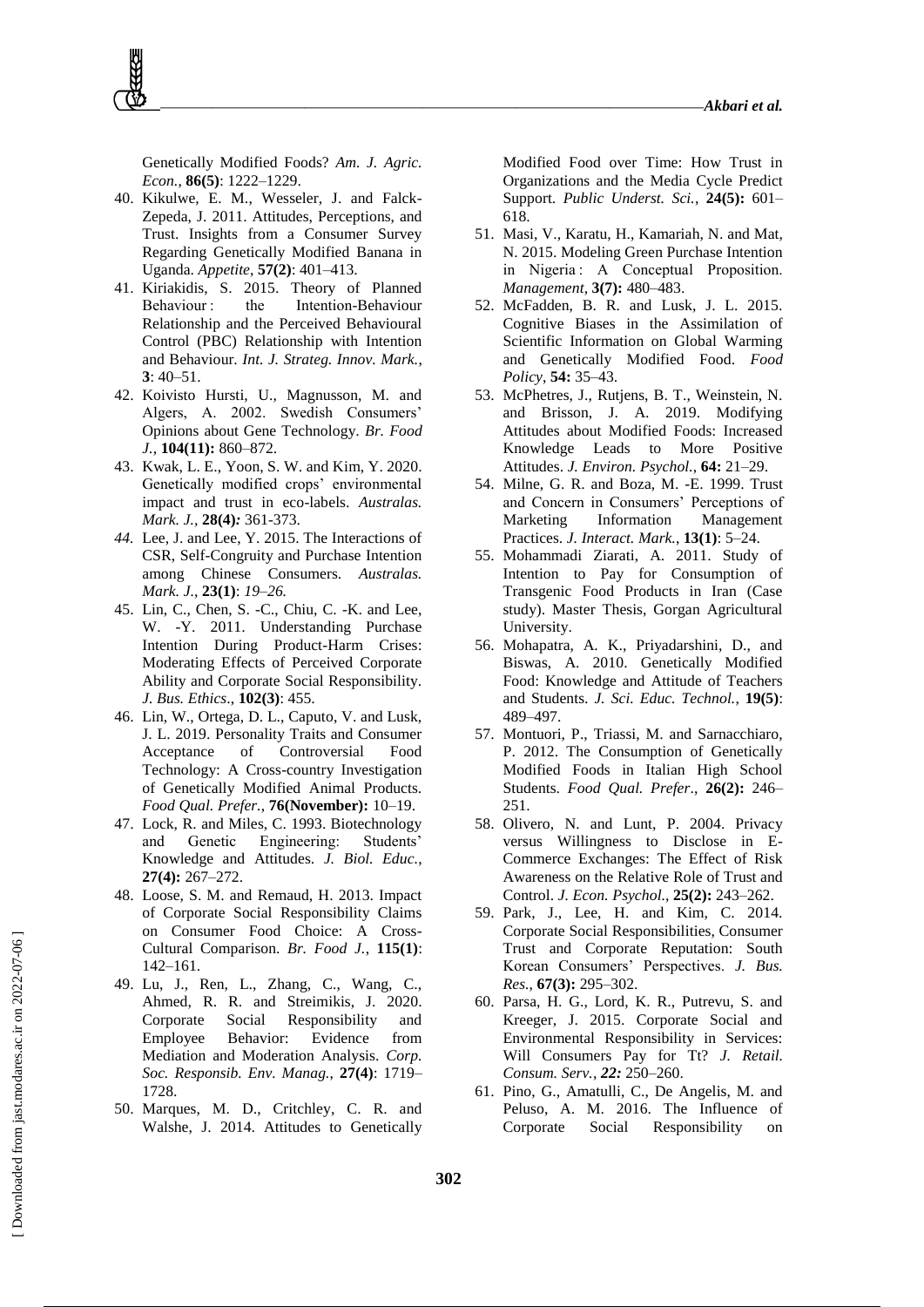Consumers' Attitudes and Intentions toward Genetically Modified Foods: Evidence from Italy. *J. Clean. Prod.*, **112(October):** 2861– 2869.

- 62. Prati, G., Pietrantoni, L. and Zani, B. 2012. The Prediction of Intention to Consume Genetically Modified Food: Test of an Integrated Psychosocial Model. *Food Qual. Prefer.*, **25(2):** 163–170.
- 63. Ricci, E. C., Banterle, A. and Stranieri, S. 2018. Trust to Go Green: An Exploration of Consumer Intentions for Eco-friendly Convenience Food. *Ecol. Econ.*, **148:** 54–65.
- 64. Rodríguez-Entrena, M., Salazar-Ordóñez, M. and Sayadi, S. 2013. Applying Partial Least Squares to Model Genetically Modified Food Purchase Intentions in Southern Spain Consumers. *Food Policy*, **40:** 44–53.
- 65. Saat, R. M. and Selamat, M. H. 2014. The Impact of Corporate Social Responsibility Information Richness on Trust. *Soc. Environ. Account. J.*, **8(2)***:* 67-81.
- 66. Saleh-Lakha, S. and Glick, B. R. 2005. Is the Battle over Genetically Modified Foods Finally over? *Biotechnol. Adv.,* **23(2):** 93– 96.
- 67. Scheaffer, R. L., Mendenhall III, W., Ott, R. L., and Gerow, K. G., 2011. Elementary Survey Sampling. e-Book.
- 68. Serrano Archimi, C., Reynaud, E., Yasin, H. M. and Bhatti, Z. A. 2018. How Perceived Corporate Social Responsibility Affects Employee Cynicism: The Mediating Role of Organizational Trust. *J. Bus. Ethics.,* **151(4):** 907–921.
- 69. Siegrist, M. 2000. The Influence of Trust and Perceptions of Risks and Benefits on the Acceptance of Gene Technology. *Risk Anal.*, **20(2):** 195–203.
- 70. Siegrist, M., and Cvetkovich, G. 2000. Perception of Hazards: The Role of Social Trust and Knowledge. *Risk Anal.*, **20(5):** 713–720.
- 71. Simon, A. 2002. Corporate Social Responsibility and Biotechnology: Identifying Social Aspects for European Biotechnology Companies. Master Theses, The International Institute for Industrial Environmental Economics, Lund University, Sweden.
- 72. Singh, K. T. and Singh, M. S. 2013. Ethics in Corporate Social Responsibility. *IOSR J.,* **9(2):** 16–21.
- 73. Steur, H. De Blancquaert, D., Lambert, W., Van Der Straeten, D. and Gellynck, X. 2014. Conceptual Framework for Ex-Ante Evaluation at the Micro/Macro Level of GM Crops with Health Benefits. *Trends Food Sci. Technol.*, **39(2):** 116–134.
- 74. Teng, P. P. S. 2008. An Asian Perspective on GMO and Biotechnology Issues. *Asia Pacific J. Clin. Nutr.*, **17(Suppl. 1):** 237– 240.
- 75. Tian, Z., Wang, R. and Yang, W. 2011. Consumer Responses to Corporate Social Responsibility (CSR) in China. *J. Bus. Ethics,* **101(2):** 197–212.
- 76. Tong, C. and Wong, A. 2014. The Influences of Corporate Social Responsibility to Customer Repurchases Intentions, Customer Word-of-Mouth Intentions and Customer Perceived Food Quality of Fast-Food Restaurants in Hong Kong and the Mediating Effects of Corporate Reputation. *Br. J. Econ. Manag. Trade*, **4:** 1655-1678.
- 77. Uhlig, M. R. H., Mainardes, E. W. and Nossa, V. 2020. Corporate Social Responsibility and Consumer's Relationship Intention*. Corp. Soc. Responsib. Env. Manag.,* **27(1):** 313–324.
- 78. Valente, M. and Chaves, C. 2018. Perceptions and Valuation of GM Food: A Study on the Impact and Importance of Information Provision. *J. Clean. Prod.*, *172***:**  4110–4118.
- 79. Verdurme, A. and Viaene, J. 2003. Consumer Attitudes Towards GM Food. *J. Int. Food Agribus. Mark.*, *13***(2–3):** 77–98.
- 80. Xu, R., Wu, Y. and Luan, J. 2020. Consumer-Perceived Risks of Genetically Modified Food in China. *Appetite*, **147(February):** 104520.
- 81. Yazdanpanah, M., Forouzani, M. and Hojjati, M. 2015. Willingness of Iranian Young Adults to Eat Organic Foods: Application of the Health Belief Model. *Food Qual. Prefer*, **41:** 75–83.
- 82. Yazdanpanah, M., Forouzani, M. and Bakhtiyari, Z. 2016. Investigating the Tendency of Khuzestan Province Organization of Agriculture Jihad Experts towards Genetically Modified Crops. *Iran. J. Agric. Educ. Ext.,* **12(1):** 103-117.
- 83. Zhang, C., Wohlhueter, R. and Zhang, H. 2016. Genetically Modified Foods: A Critical Review of Their Promise and